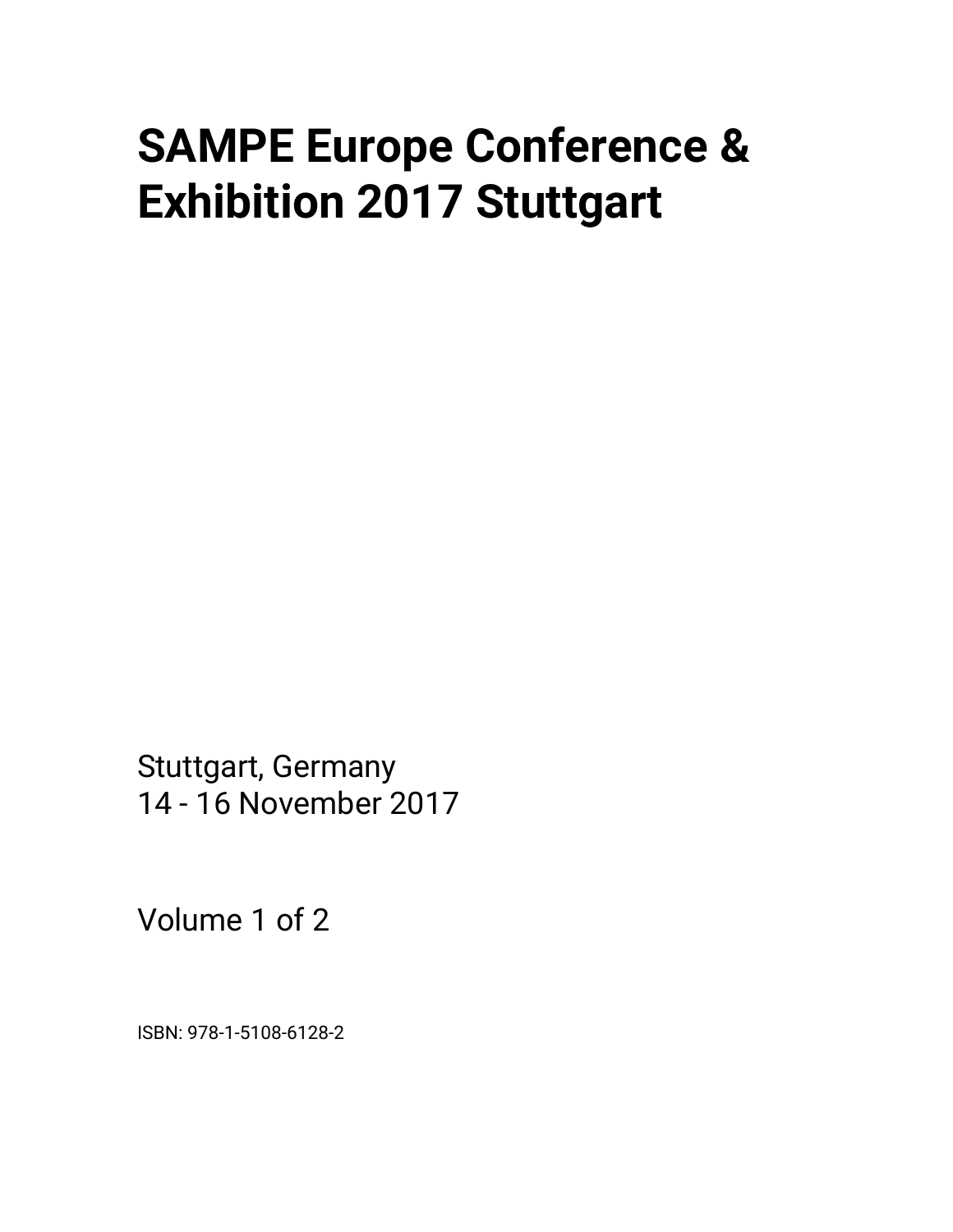**Printed from e-media with permission by:** 

Curran Associates, Inc. 57 Morehouse Lane Red Hook, NY 12571



**Some format issues inherent in the e-media version may also appear in this print version.** 

Copyright© (2017) by SAMPE Europe All rights reserved.

Printed by Curran Associates, Inc. (2018)

For permission requests, please contact SAMPE Europe at the address below.

SAMPE Europe c/o Mr. Rudolf de Ruijter de Ruijter Consultancy PO Box 557 NL-8440 AN Heerenveen Netherlands

Phone: +31 6 51381263

conference@sampe-europe.org

## **Additional copies of this publication are available from:**

Curran Associates, Inc. 57 Morehouse Lane Red Hook, NY 12571 USA Phone: 845-758-0400 Fax: 845-758-2633 Email: curran@proceedings.com Web: www.proceedings.com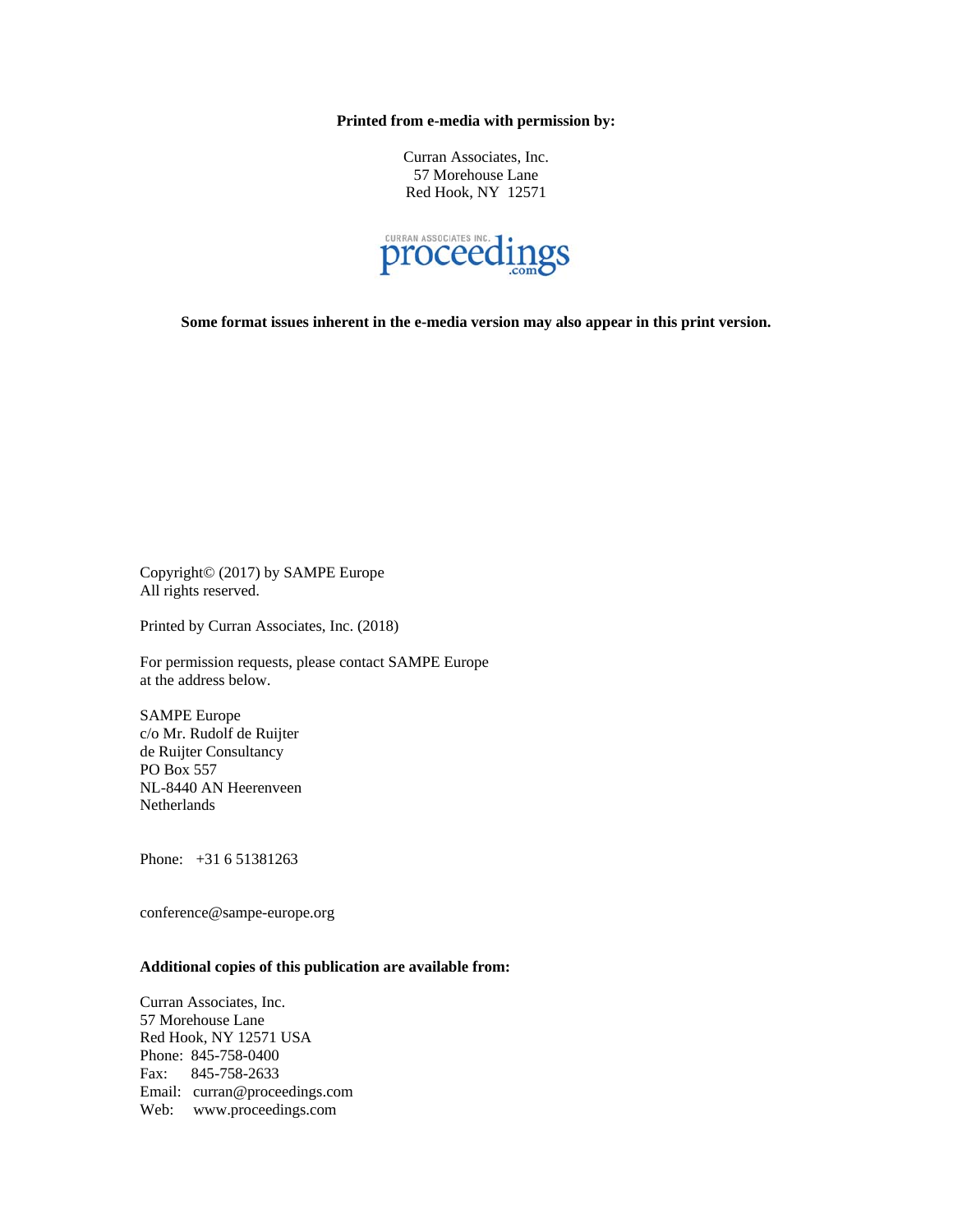## **TABLE OF CONTENTS**

## **VOLUME 1**

## **ORAL PRESENTATIONS**

## **AEROSPACE COMPOSITES**

| A. McMillan                                                                                                                                                              |  |
|--------------------------------------------------------------------------------------------------------------------------------------------------------------------------|--|
| N/A                                                                                                                                                                      |  |
|                                                                                                                                                                          |  |
| M. Labordus, A. Jongbloed, S. Boerwinkel                                                                                                                                 |  |
| S. Green, F. Ferfecki, U. Marburger<br>Surface Treatment of Carbon Fibers: Influence on Fiber-matrix Adhesion in Carbon Fiber Reinforced Polymers  44                    |  |
| J. Moosburger-Will, M. Bauer, E. Laukmanis, D. Wetjen, T. Manske, F. Schmidt-Stein, J. Topker, H. Zeininger, M. Maleika, B.<br>Honisch, J. Kupfer, N. Zschorper, S. Horn |  |

## **AUTOMATION**

| C. Hopmann, N. Magura, S. Stender, A. Bottcher, K. Fischer                                           |  |
|------------------------------------------------------------------------------------------------------|--|
| A. Margraf, S. Geinitz, A. Wedel, L. Engstler                                                        |  |
| Developing a Cost Comparison Technique for Hand Layup Versus Automated Fibre Placement, and Infusion |  |
| Y. Bauswein, L. Veldenz, C. Ward                                                                     |  |
|                                                                                                      |  |
| K. Schlegel, P. Parlevliet, C. Weimer, A. Schuster, M. Kupke                                         |  |
|                                                                                                      |  |
| M. Kremers                                                                                           |  |

## **AUTOMOTIVE COMPOSITES**

| Investigations on Friction Behaviour and Forming Simulation of Plain Woven Fabrics for Wet Compression         |  |
|----------------------------------------------------------------------------------------------------------------|--|
|                                                                                                                |  |
| J. Huttle, F. Albrecht, C. Poppe, F. Lorenz, B. Thoma, L. Karger, P. Middendorf, F. Henning                    |  |
| Materials and Process Development for High Rate Manufacturing of a Carbon Fibre Composite Automotive Floor  94 |  |
| A. Mills, L. Cornero, L. Bouquerel, N. Macura, B. Cruz.                                                        |  |
|                                                                                                                |  |
| N/A                                                                                                            |  |
|                                                                                                                |  |
| I. Taketa, T. Karaki, Y. Mitsutsuji                                                                            |  |
|                                                                                                                |  |
| D. Bucheler, A. Trauth, A. Damm, T. Bohlke, F. Henning, L. Karger, T. Seelig, K. Weidenmann                    |  |

## **PLENARY SESSION KEYNOTE SPEAKERS**

| C. Sauer                                      |     |
|-----------------------------------------------|-----|
|                                               | 145 |
| G. Rieber, C. Sorg, H. Vosshoff, T. Preussner |     |

## **TEXTECH**

| M. Lutz, H. Akram, S. Kuppers, G. Gresser                            |  |
|----------------------------------------------------------------------|--|
|                                                                      |  |
| O. Bollengier, S. Hellmann, R. Kumpers, W. Trumper, C. Cherif        |  |
|                                                                      |  |
| C. Silva, C. Smith, S. Marshall                                      |  |
|                                                                      |  |
| L. Brandt, M. Endrab, S. Jarka, M. Vistein, M. Beyrle, P. Ganswurger |  |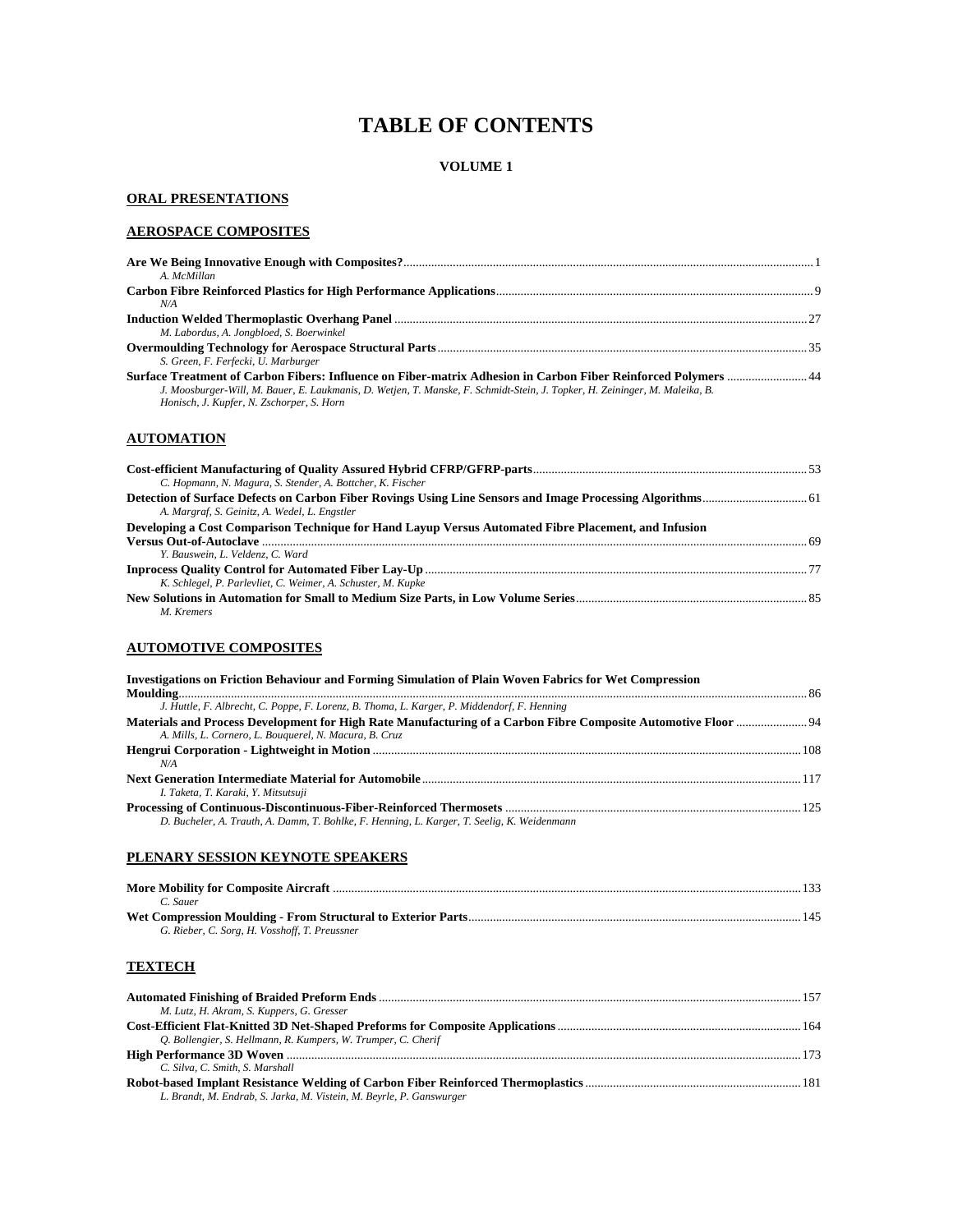| The Impact of Lattice Structure and Pore Geometry on the Mechanical Properties of Carbon Fibres Studied by |  |
|------------------------------------------------------------------------------------------------------------|--|
|                                                                                                            |  |
| M. Aiti, H. Brunig, D. Jehnichen, M. Gobel, D. Fischer, C. Scheffler, L. Wulff, G. Heinrich                |  |

## **ARCHITECTURE AND INFRASTRUCTURE**

| <b>Experimental Investigation of Failure Modes of Lattice Grid Composites for Building Structures Based on Case</b> | -201 |
|---------------------------------------------------------------------------------------------------------------------|------|
| V. Koslowski, J. Solly, J. Knippers                                                                                 |      |
|                                                                                                                     |      |
| N. Al-Akhras, A. Abdel-Halim                                                                                        |      |
|                                                                                                                     |      |
| G. Luyckx, K. Coene, E. Voet, R. Blok, P. Teuffel, H. Wijen                                                         |      |
|                                                                                                                     | 223  |
| N/A                                                                                                                 |      |

## **AUTOMOTIVE & AEROSPACE COMPOSITES THERMOPLASTICS**

|                                                                                                              | 228 |
|--------------------------------------------------------------------------------------------------------------|-----|
| T. Slange, L. Warnet, W. Grouve, R. Akkerman                                                                 |     |
| Continuous Ultrasonic Tacking and Real-time Verification; Breakthrough in Effective Tape Laving and Fiber    |     |
|                                                                                                              | 236 |
| A. Offringa, J. Oosterhof                                                                                    |     |
| First Ply Tack of an Automated Fibre Placement Process – Influence of Heatabale Mould Surface, Release Films |     |
|                                                                                                              | 245 |
| C. Nguyen, D. Delisle                                                                                        |     |
|                                                                                                              |     |
| L. Schaal                                                                                                    |     |

## **AUTOMOTIVE COMPOSITES THERMOPLASTICS, PROCESS**

| W. Schiive, R. Yaldiz                                                                                |     |
|------------------------------------------------------------------------------------------------------|-----|
| Continuous Data Measurement and Analysis in Automated Manufacturing Processes for Hybrid Lightweight |     |
|                                                                                                      | 277 |
| D. Haider, M. Krahl, M. Gude, R. Hengstmann, S. Titze, M. Haupt                                      |     |
|                                                                                                      |     |
| T. Gebken, M. Kuhn, K. Droder                                                                        |     |
| M. Graf, S. Baumgartner, F. Henning                                                                  |     |

## **AUTOMOTIVE COMPOSITES THERMOPLASTICS, PROPERTIES**

| V. Donadei, M. Wielandt, A. Offringa, A. Maffezzoli |  |
|-----------------------------------------------------|--|
|                                                     |  |
| T. Bruijn, G. Vincent, F. Hattum                    |  |
|                                                     |  |
| T. Matsuo, K. Kageyama                              |  |

## **AUTOMOTIVE COMPOSITES THERMOSETS & RTM**

| C. Lira, M. Holt, D. Fishpool, I. Papsideris, N. Pantelelis                                                    |  |
|----------------------------------------------------------------------------------------------------------------|--|
| Development of a Supersport Car Aerodynamic Component Made of Short Fiber CFRP, Characterized by High          |  |
|                                                                                                                |  |
| A. Aguggiaro                                                                                                   |  |
| Research Project SMILE – Manufacturing Technologies for Continuous Fibre-reinforced Lightweight Automotive     |  |
|                                                                                                                |  |
| G. Deinzer, M. Kothmann, J. Rausch, S. Baumgartner, P. Rosenberg, T. Link, F. Diebold, D. Roquette, F. Henning |  |
|                                                                                                                |  |
| B. Vangrimde, S. Gurbuz, H. Verbeke                                                                            |  |
| T-RTM Components from Caprolactam – Performance Characteristics, Processing Aspects and In-line Testing        |  |
|                                                                                                                |  |
| N. Muller. P. Seinsche                                                                                         |  |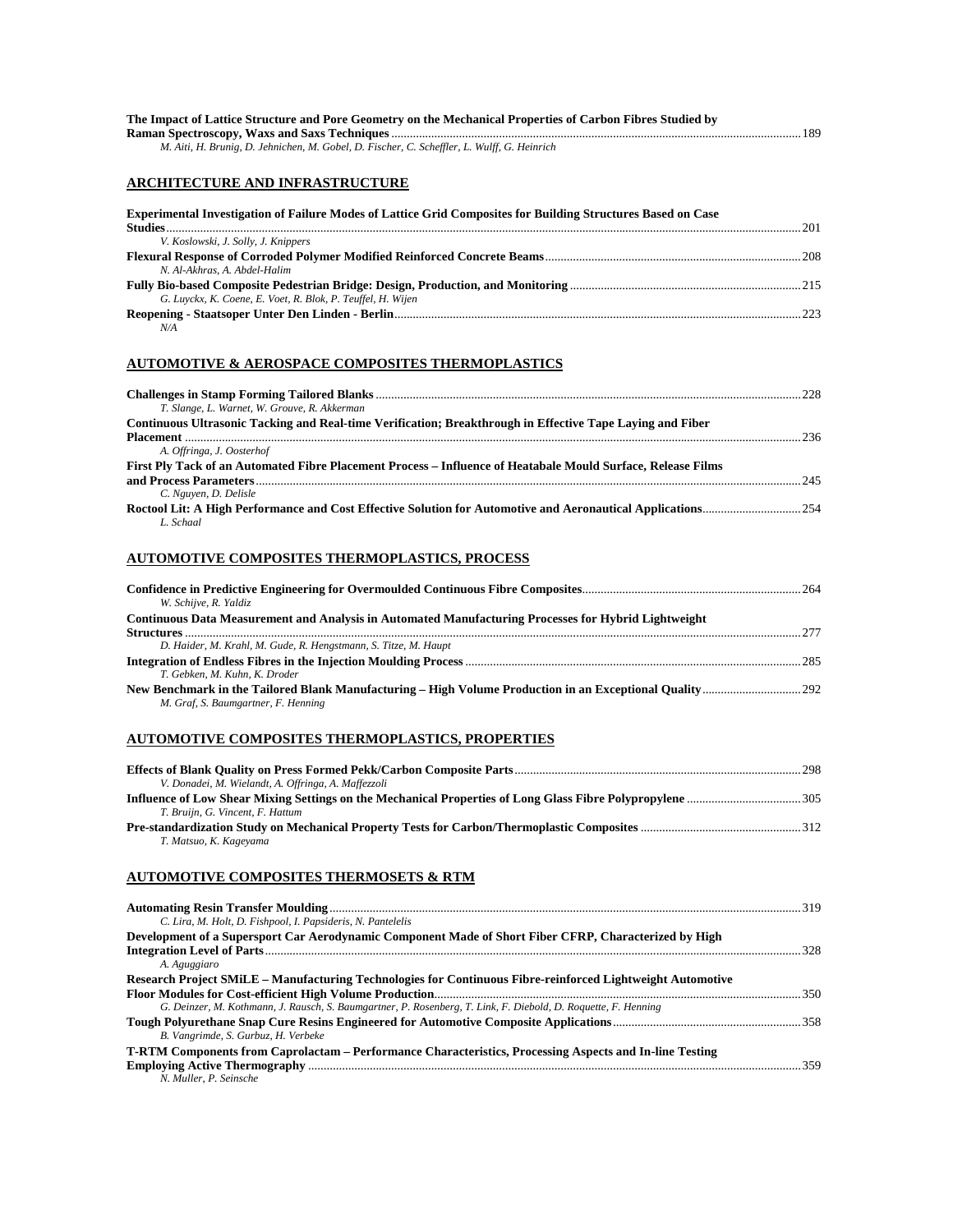## **DESIGN & MODELING**

| M. Villanueva, C. Claeys, N. Filho, K. Geurts, I. Weyenberg, P. Campestrini, B. Pluymers, W. Desmet |  |
|-----------------------------------------------------------------------------------------------------|--|
|                                                                                                     |  |
| V. Butenko, B. Gladysz, M. Nicolini, A. Albers                                                      |  |
|                                                                                                     |  |
|                                                                                                     |  |
| J. Herrmann, T. Kuhn, T. Mullenstedt, S. Mittelstedt, C. Mittelstedt                                |  |

#### **ENERGY APPLICATIONS (WIND, TIDAL, OIL & GAS)**

| <b>Experimental Approach for Determining the Glass/Epoxy Interfacial Properties Through Fibre Fragmentation</b> |      |
|-----------------------------------------------------------------------------------------------------------------|------|
|                                                                                                                 |      |
| S. Raijmaekers, F. Lahuerta, F. Meer, R. Nijssen                                                                |      |
| Improvement of Productivity and Quality in the Wind Energy Industry Through the Use of an Advanced Sensor       |      |
|                                                                                                                 | -399 |
| C. Lauter, K.-P. Jaquemotte, N. Pantelelis                                                                      |      |
|                                                                                                                 |      |
| B. Atli-Veltin, D. Wilbers                                                                                      |      |
| J. Maguire, N. Sharp, R. Pipes, C. Bradaigh                                                                     |      |
|                                                                                                                 |      |

## **FIBERS AND TEXTILE COMPOSITES, DRAPING AND PREFORMING**

| C. Frommel, M. Korber, M. Kiebig, M. Mayer                                                                   |     |
|--------------------------------------------------------------------------------------------------------------|-----|
| Innovative Textile Technologies for the Waste-free Production of Complex Net-Shape 3D Reinforcing Structures |     |
|                                                                                                              | 442 |
| W. Trumper, G. Hoffmann, T. Gereke, C. Cherif                                                                |     |
| F. Holber, B. Schrick, S. Carosella, P. Middendorf                                                           |     |

## **HYBRID AND SANDWICH COMPOSITES 1**

| S. Spitzer, A. Langkamp, M. Kuhtz, M. Gude                                                                                                                                                                                                                          |  |
|---------------------------------------------------------------------------------------------------------------------------------------------------------------------------------------------------------------------------------------------------------------------|--|
| Manufacturing of Preforms for Multifunctional Steel / Carbon Hybrid Fiber Reinforced Polymer Composites by                                                                                                                                                          |  |
|                                                                                                                                                                                                                                                                     |  |
| F. Kuhn, J. Rehra, D. May, S. Schmeer, P. Mischang                                                                                                                                                                                                                  |  |
|                                                                                                                                                                                                                                                                     |  |
| M. Gude, J. Luft, J. Troschitz, R. Kupfer, M. Krahl                                                                                                                                                                                                                 |  |
| Product and Process Development of a Hybrid Stiffening Structure for Aerospace Application <i>manumenoment</i> and Process Development of a Hybrid Stiffening Structure for Aerospace Application <i>manumenoment</i> and 484<br>T. Joppich, A. Menrath, F. Henning |  |

## **HYBRID AND SANDWICH COMPOSITES 2**

| M. Yamamoto, K. Hanaoka, F. Shouhara, K. Yonemoto, T. Fujikawa, K. Murakami, T. Ebina, T. Aizawa |  |  |
|--------------------------------------------------------------------------------------------------|--|--|

#### **VOLUME 2**

| F. Muhs, P. Middendorf                                                                             |  |
|----------------------------------------------------------------------------------------------------|--|
|                                                                                                    |  |
| E. Petersen, T. Puzio, D. Stefaniak, C. Huhne                                                      |  |
|                                                                                                    |  |
| H. Buttemeyer, A. Dimassi, M. Fette, M. Hentschel, A. Herrmann                                     |  |
| VESTAMELT® Hylink – The Key to Innovative Hybrid Components in Mass Production and Small Series524 |  |
| M. Risthaus                                                                                        |  |

## **JOINING AND BONDING**

| Development of a Thermal Process Model for the Homogenization of Laser-Based Surface Activation of CFRP 530 |  |
|-------------------------------------------------------------------------------------------------------------|--|
| P. Hergoss, A. Bauch, M. Canisius, M. Oberlander, D. Herzog, S. Harder, H. Schmutzler, C. Emmelmann         |  |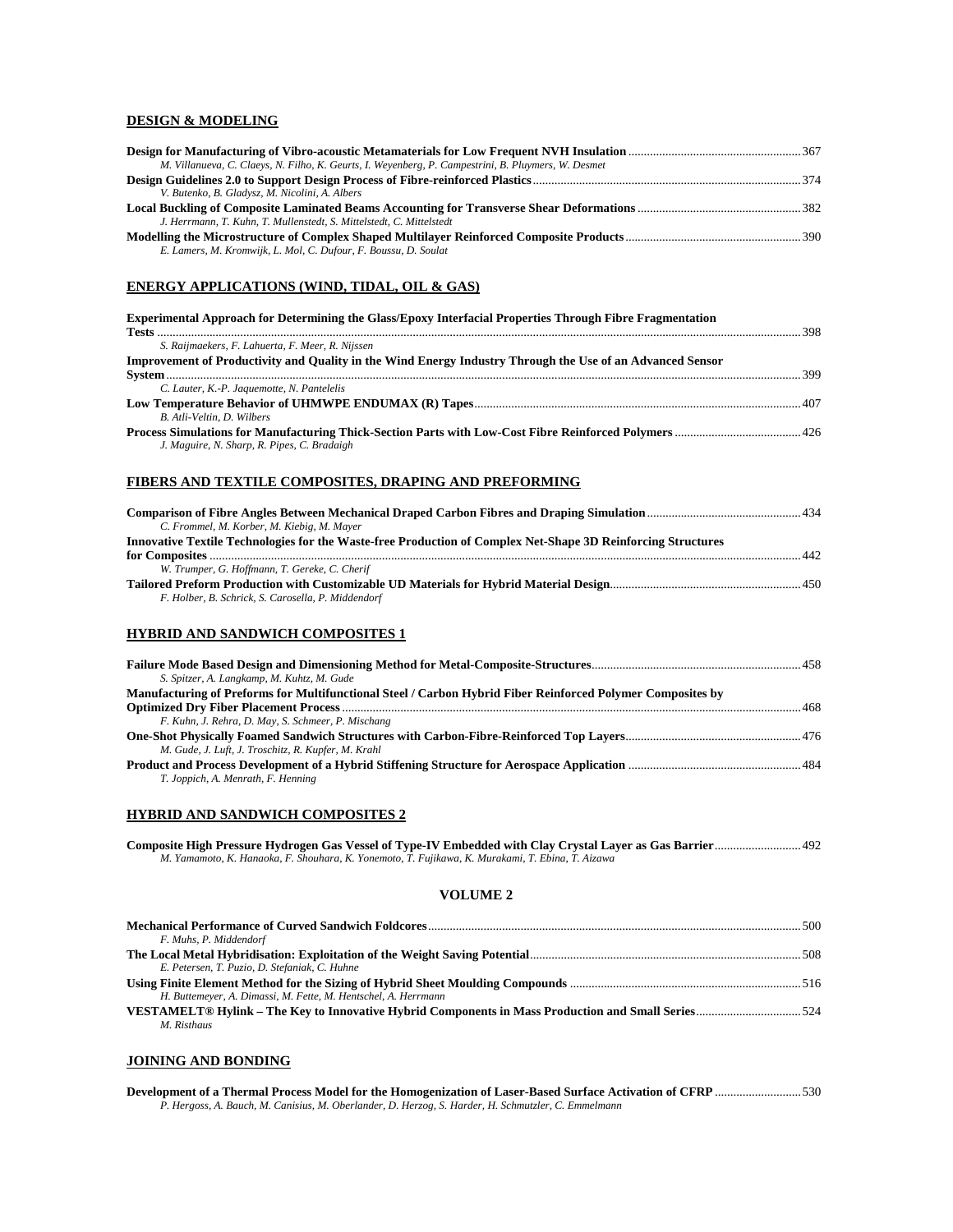| Hybrid Thermoset/Thermoplastic Composites by Using Combination Technologies Including Injection Moulding538<br>S. Schmitt, R. Schares, M. Emonts, K. Fischer, T. Henke, M. Wurtele, E. Schubert |  |
|-------------------------------------------------------------------------------------------------------------------------------------------------------------------------------------------------|--|
| The Effect of a Nanoscale Surface Structure on the Interfacial Strength of Injection Molded PPS-Metal Hybrids 549<br>M. Laux, B. Beck, R. Emmerich, R. Dreher, F. Henning                       |  |
| S. Harder, K. Grossheider, P. Hergoss, H. Schmutzler, B. Fiedler                                                                                                                                |  |
| <b>MANUFACTURING IN AEROSPACE</b>                                                                                                                                                               |  |
| J. Redondo                                                                                                                                                                                      |  |
| Industrial Concept for the Automated Production of Small Batch Series Preforms for Carbon Fiber Reinforced                                                                                      |  |
| D. Deden, P. Ganswurger, A. Buchheim, T. Stefani                                                                                                                                                |  |
| P. Magnin, L. Lay, G. Andrieu, S. Maire-Vigueur<br>A. Grobmann, J. Souza, C. Mittelstedt                                                                                                        |  |
| Process Analysis and Development of a Module for Implementing Continuous Fibres in an Additive                                                                                                  |  |
| F. Baumann, L. Sielaff, J. Fleischer                                                                                                                                                            |  |
| PRESENTATION 2 WINNERS STUDENT COMPETITION SAMPE GERMANY                                                                                                                                        |  |
| Development of an Impregnation and Die Unit for the Fabrication of Thermoplastic Fiber-reinforced Profiles Via                                                                                  |  |
| M. Schakel<br>Mold Filling Simulation for Production Design of a CFRP Car Underbody Structure with Resin-Transfer-Molding 602<br>S. Werner                                                      |  |
| <b>SPACE APPLICATIONS</b>                                                                                                                                                                       |  |
| P. Peres                                                                                                                                                                                        |  |
|                                                                                                                                                                                                 |  |
| V. Diaz, C. Mangas, J. Martin<br>R. Hartmond, M. Wolff                                                                                                                                          |  |
| <b>SPORTS &amp; LEISURE</b>                                                                                                                                                                     |  |
| S. Beckwith, A. Wais, R. Yancey                                                                                                                                                                 |  |
| K.-N. Antin, T. Parnanen                                                                                                                                                                        |  |
| A. Wais, R. Yancey, S. Beckwith                                                                                                                                                                 |  |
| S. Ganaja                                                                                                                                                                                       |  |
| <b>SUSTAINABLE COMPOSITES</b>                                                                                                                                                                   |  |
| Cost-effective Manufacturing of Natural Fiber Textile Composites for Semi-structural Applications by Direct                                                                                     |  |
| S. Kim, C.-H. Park                                                                                                                                                                              |  |
| M. Hengstermann, M. Hasan, A. Abdkader, C. Cherif, D. Weber, M. Geier, A. Flachenecker                                                                                                          |  |
| S. Schlichter, G. Stegschuster                                                                                                                                                                  |  |
| <b>TESTING</b>                                                                                                                                                                                  |  |
| M. Draskovic, A. Pickett, S. Carosella, L. Karger, F. Henning, P. Middendorf                                                                                                                    |  |
|                                                                                                                                                                                                 |  |

**Application of CT Micro-focus Imaging to Assess Defects in Composite Sporting Goods**....................................................................719 *S. Beckwith*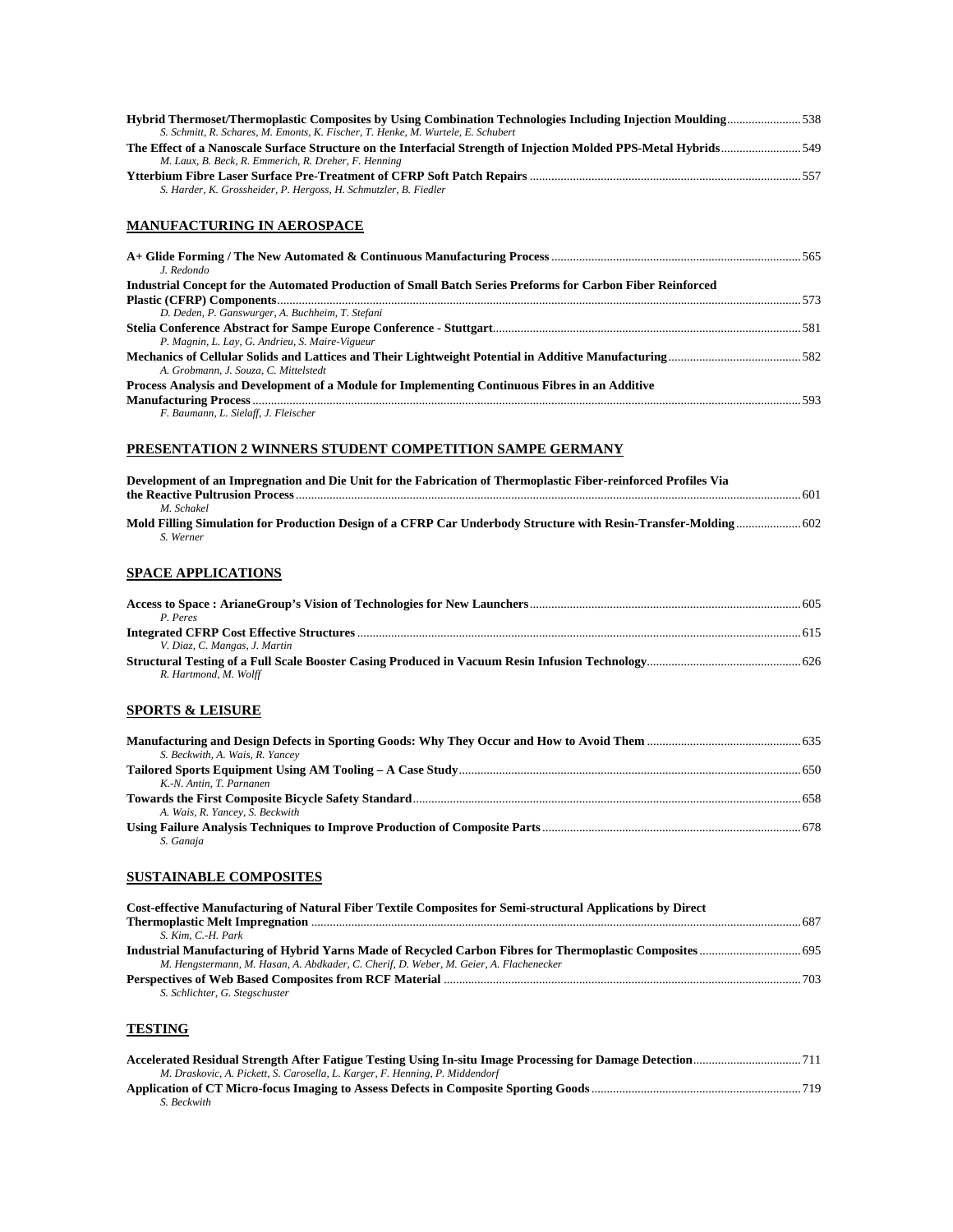| M. Essen, E. Sarlin, O. Tanhuanpaa, M. Kakkonen, P. Laurikainen, M. Hoikkanen, R. Haakana, J. Vuorinen, P. Kallio |      |
|-------------------------------------------------------------------------------------------------------------------|------|
|                                                                                                                   |      |
| K. Kageyama, M. Kanai                                                                                             |      |
|                                                                                                                   | -750 |
| D. Michaelis, P. Middendorf                                                                                       |      |

## **POSTER PRESENTATIONS**

| D. Deden, L. Brandt                                                                                                                        |  |
|--------------------------------------------------------------------------------------------------------------------------------------------|--|
| Characteritzation of the Interlaminar Shear Strength of Fiber Metal Laminates with Reactively Processed                                    |  |
| H. Werner, I. Sonmez, R. Wendel, F. Henning, K. Weidenmann                                                                                 |  |
| Compatibility Between Two Polymeric Binders and Impregnation Resins for Use in the Insulation System of<br>B. Grande, S. Gayot, S. Tavares |  |
| T. Orth, C. Weimer, M. Krahl, N. Modler                                                                                                    |  |
| C. Buschhoff, M. Schakel, H. Janssen, C. Brecher                                                                                           |  |
| F. Hesselbach, M. Steinmeyer, A. Endres, S. Schramm, F. Muhs, Y. Klett                                                                     |  |
| F. Pottmeyer, M. Muth, K. Weidenmann                                                                                                       |  |
| A. Pouchias, P. Cunningham, J. Stein, A. Skordos, M. Kazilas                                                                               |  |
|                                                                                                                                            |  |
| M. Kreutzmann, T. Schneider, R. Rademacher, C. Domine, H. Motte                                                                            |  |
| T. Stefani, A. Buchheim, D. Deden, P. Ganswurger, L. Larsen                                                                                |  |
| Effects of Geometry and Fibre Reinforcement of Soft Elastomeric Actuators on the Actuation Performance: the                                |  |
| M. Poikelispaa, M. Kanerva, J. Vuorinen                                                                                                    |  |
| Experimental Analysis of Consolidation Processes for Preforms Manufactured by Thermoplastic Automated Fiber                                |  |
| T. Zenker, F. Bruckner, K. Drechsler                                                                                                       |  |
|                                                                                                                                            |  |
| Y. Ghazzawi, A. Osorio, J. Hidalgo, A. Solarte, M. Heitzmann<br>A. Schug, M. Popp, A. Margossian, R. Hinterholzl, K. Drechsler             |  |
| S.-N. Tsai, D. Carolan, S. Sprenger, A. Taylor                                                                                             |  |
| M. Subramanian, B. Sedai, V. Uppu, R. Vaidyanathan                                                                                         |  |
| S. Selvarayan, S. Schindler, S. Kuppers, S. Sprenger, G. Gresser                                                                           |  |
|                                                                                                                                            |  |
| L. Veldenz, S. Astwood, P. Giddings, B. Kim, K. Potter<br>T. Grunheid, S. Sikora, H. Friedrich                                             |  |
| T. Gereke, M. Hubner, C. Cherif                                                                                                            |  |
| D. Spancken, D. Laveuve, A. Buter, F. Henning                                                                                              |  |
| New Multi-substrate Polyurethane Adhesives High Performance Bonding Technologies for Automotive                                            |  |
| N. Schlingloff, R. Kohlstrung, T. Engels                                                                                                   |  |
| P. Zapp, A. Kuhn, N. Pantelelis                                                                                                            |  |
| H. Akram, S. Schindler, M. Lutz, S. Kuppers, M. Milwich, G. Gresser                                                                        |  |
| A. Pototzky, D. Stefaniak, C. Huhne                                                                                                        |  |
| M. Korber, C. Frommel                                                                                                                      |  |
| P. Juan, E. Jahnke, P. Deitmerg                                                                                                            |  |